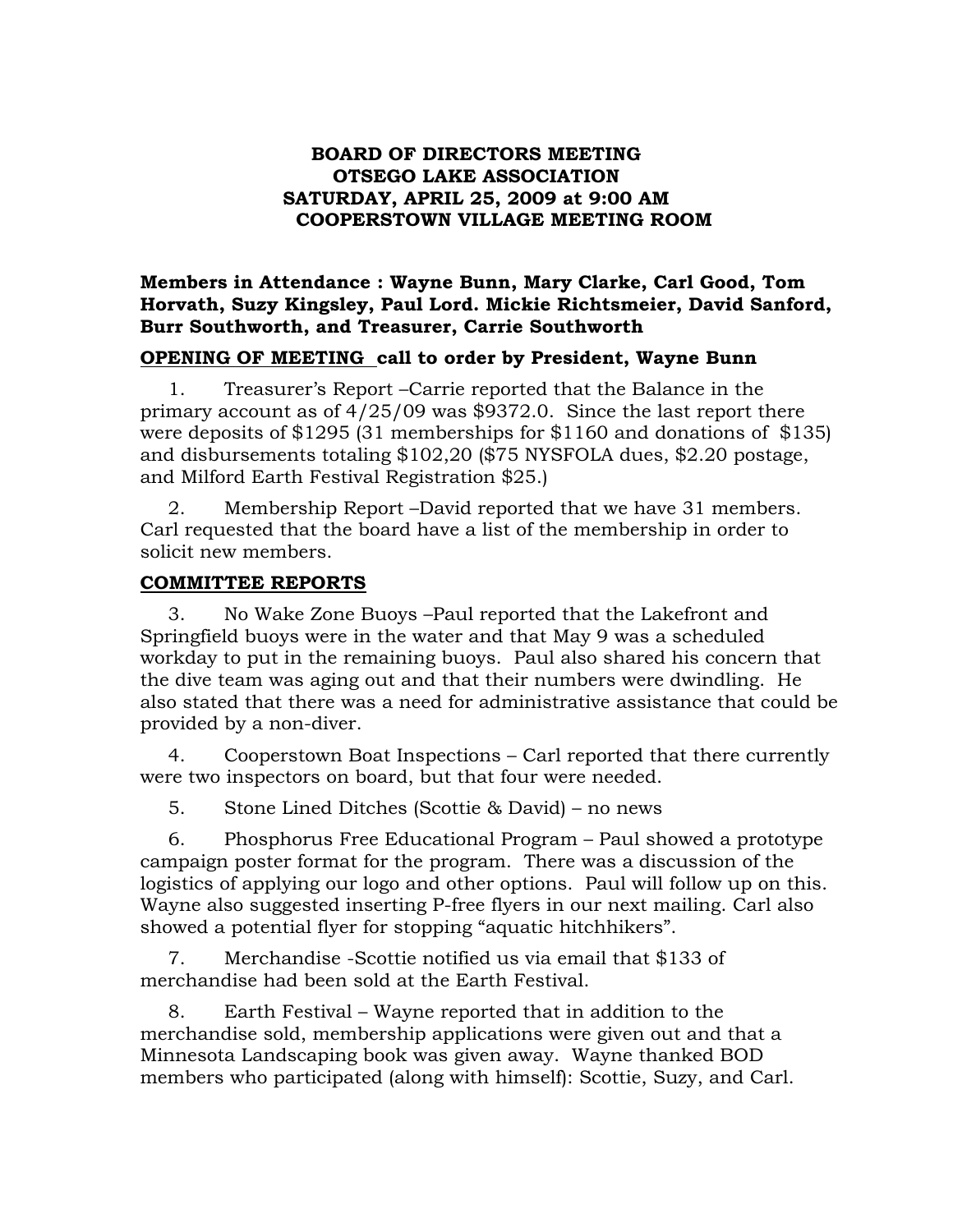9. Otsego Lake Festival vs. 1st Annual OLA Family Fun Day –Wayne reminded us that the Lake Festival is off for this year, but the OCCA wants to have an informal fun day at Glimmerglass State Park on July 11. We discussed OLA's participation in this event and possibly underwriting park admission for our members on that day.

10. Website –Burr said that he plans to do an update of the web site.

11. Law Enforcement Liaison –David reported that he will meet with Rich Devlin next month.

12. Otsego County Water Quality Coordinating Committee –Carl continues to send out minutes, and reports that the plan is for the Lake Festival to resume in 2010.

13. Otsego 2000 Liaison –no report – Wayne plans to meet with their new executive director, Robin Krewitz, next month.

14. OCCA Liaison –no news

15. Smart Steps Booklet –Wayne reports that lots of these were distributed at the Earth Festival.

16. Lakefront Park Buffer Strip – Suzanne and Mickie reported that there has been vandalism in the Phase I portion of the garden. Lynn Marsh discovered that several trees and grasses had been cut back and that there also had been poisoning of plants. Lynn has cut back and tried to improve the appearance of the garden, but there has been damage that will require new plantings. Wayne asked Suzy to draft a letter to the editor about this situation. A motion was also made, seconded and unanimously passed to authorize Suzy to spend up to \$300 to replace the destroyed material. June 4 has been designated a workday for students to lay the boardwalk and mulch the garden. Carl will talk with the Village about getting mulch and preparing the area.

17. Public Landing Buffer Strip –Suzanne had a meeting with Dan Rosen and visited the area with him. She discussed the run-off situation and raised other concerns. Paul suggested that a narrow strip of plantings would provide great benefit and be a much easier project than that at the Lake Front Park. Mary suggested talking with Rich Morris who is on the Springfield Board.

18. Fenimore Art Museum Buffer Strip –Suzanne reported that this project will probably be put off until next year because of funding. She will update us as the time goes on.

19. Mud Plume Photography –Tom reported that the aerial photography class didn't even go up this year. Wayne will put information about this in the newsletter and Paul will talk to Matt Albright.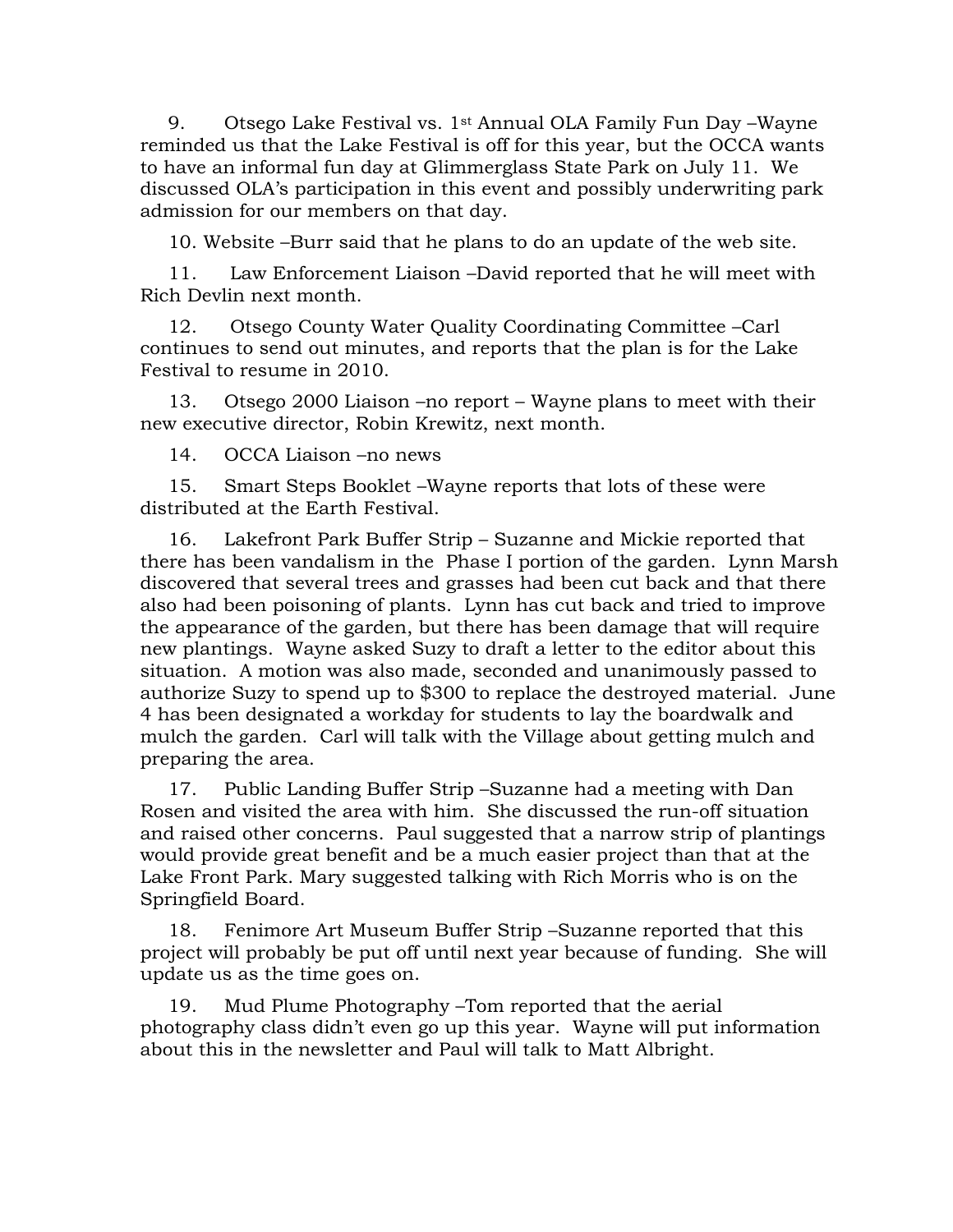20. NYS Rt. 80 Adopt A Highway –Wayne will announce that we will adopt the 2.1 miles south of Allen Lake Road at the annual meeting.

## **OLD BUSINESS**

21. OLA Newsletter – Board members expressed their gratitude to Wayne for working on this project. Wayne has included lots of relevant material including an article by Tom. Wayne will also include an announcement of the June meeting and be in touch with the Board to help with the actual mailing. Suzy offered her home as a meeting point. A motion was made, seconded and unanimously passed authorizing Carrie to buy 300 stamps. Another motion was made, seconded, and unanimously passed authorizing Wayne to spend up to \$75 for the printing of the newsletter.

22. Newspaper Advertisement for New Members – Wayne will look into advertising the meeting in the paper. We will start the large mailing with lapsed members.

23. Pennysaver Notices – Wayne is organizing this.

24. Renew Memberships in OCCA and NYSFOLA- \$75 was sent for the NYSFOLA membership and Wayne will get the application for OCCA when they are available in the first part of May.

25. New Fund Raiser –Reminder that Carl has set us up with Web Search Engines: GoodSearch.com & GoodShop.com

26. NYSFOLA Annual Conference – May  $1<sup>st</sup>$  – 3<sup>rd</sup>, 2009- Wayne and Paul will attend this.

27. Meeting with President of Canadarago Lake Association Wayne has met with him and has a copy of their directory, logo, constitution and newsletter. He will continue an on-going dialogue. Wayne has also contacted the Goodyear Lake Association.

28. OLA Banner – A motion was made to authorize Wayne & Suzanne to select and spend up to \$120 for an OLA banner. A question was raised about a new logo. Tom replied that the SUCO students are still working on this.

# **NEW BUSINESS**

29. (a) Hall of Fame Parade (June  $21^{st}$ ); (b)  $1^{st}$  Annual OLA Boat Parade; (c) 4<sup>th</sup> of July Parade – Wayne is encouraging us to participate in all of these events. The Boat Parade is something that Otsego 2000 is interested in. We will ask Scottie to coordinate this. Mary also suggested that we email membership to ask if they'd like to participate in these events.

30. Nominations for Annual Election (June Membership Meeting) (Committee: David (Chair), Mickie, & Paul)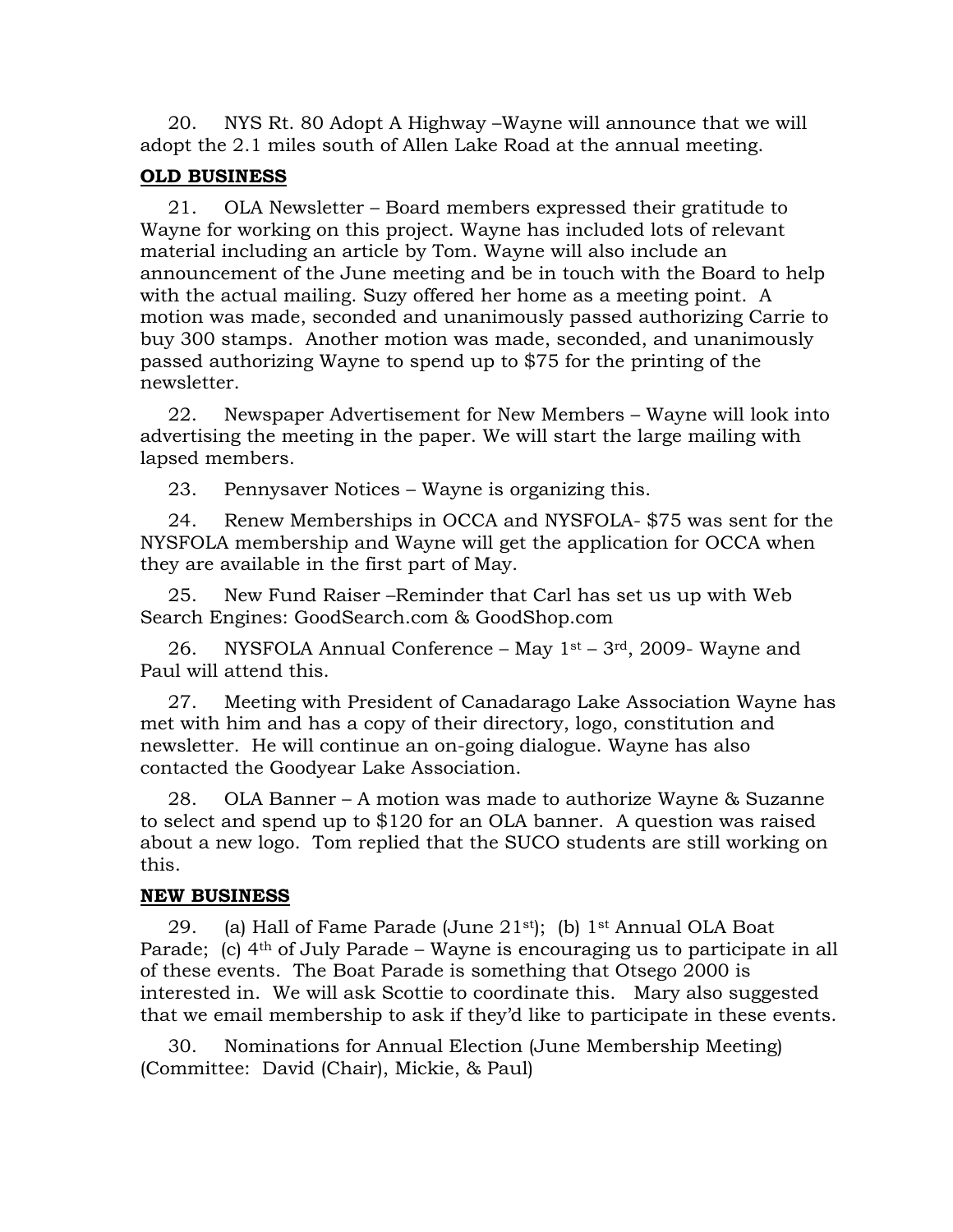Positions Up For Election:

a. President – Currently Wayne Bunn

b. Director - Town of Otsego (Currently Scottie Baker)

c. Director - Town of Springfield (Currently Mary Clarke)- proposed Suzanne Kingsley

d. Director – Town of Middlefield (Currently Burr Southworth)

e. Director – Village of Cooperstown (Currently Ryan Davine) proposed Martin Tillapaugh

This reflects that Suzy would move from Director at Large to Director from Springfield. This would allow the President to appoint a Director at Large at anytime in the future.

A motion was also made to amend the 2002 By Laws, Article III to read: "Other directors may include up to two Directors at Large to be appointed by the President and up to two Student Directors appointed by the President."

This motion was seconded and unanimously passed. It will be presented to the general membership at the June meeting, at which time a 2/3 majority in the affirmative will be necessary for the By-Laws to be so amended.

31. Main Topic For June Membership Meeting was presented by Wayne.

## **"Zebra Mussels – 2009: They Are Here, They Are Growing; How Do We Deal With Them?"**

Tom Horvath (SUCO), Canadarago Lake Assoc., Goodyear Lake Assoc., Bruce Hall Corp. (Local Rep. for Water Line Filters & Local Plumber), and Chuck Hascup (Local Plumber)

Issues/Problems To Be Discussed Include Growth Rate, Experience at Near-By Lakes, Water Intake Lines, Boat Hulls & Engines, Docks & Boat Lifts, Floats, and Swimming.

32. Dates for Next Board of Directors and Membership Meetings:

a. Board of Directors (Brief): Sat., June 20, 2009 (Location: Springfield Comm. Center)

b. Annual Meeting: Sat., June 20, 2009 at 8:30 AM (Location: Springfield Comm. Center)

c. Informational Meeting: Sat., August 15, 2009 at 8:30 AM (Location to be specified.

33. Carl reported that he had been approached about writing an article for the Legislative Gazette in Albany that was focusing Cooperstown. David explained that he was on the committee dealing with this and suggested that Tom's article could go into this publication. Carl was enthusiastic about this idea, and Tom agreed.